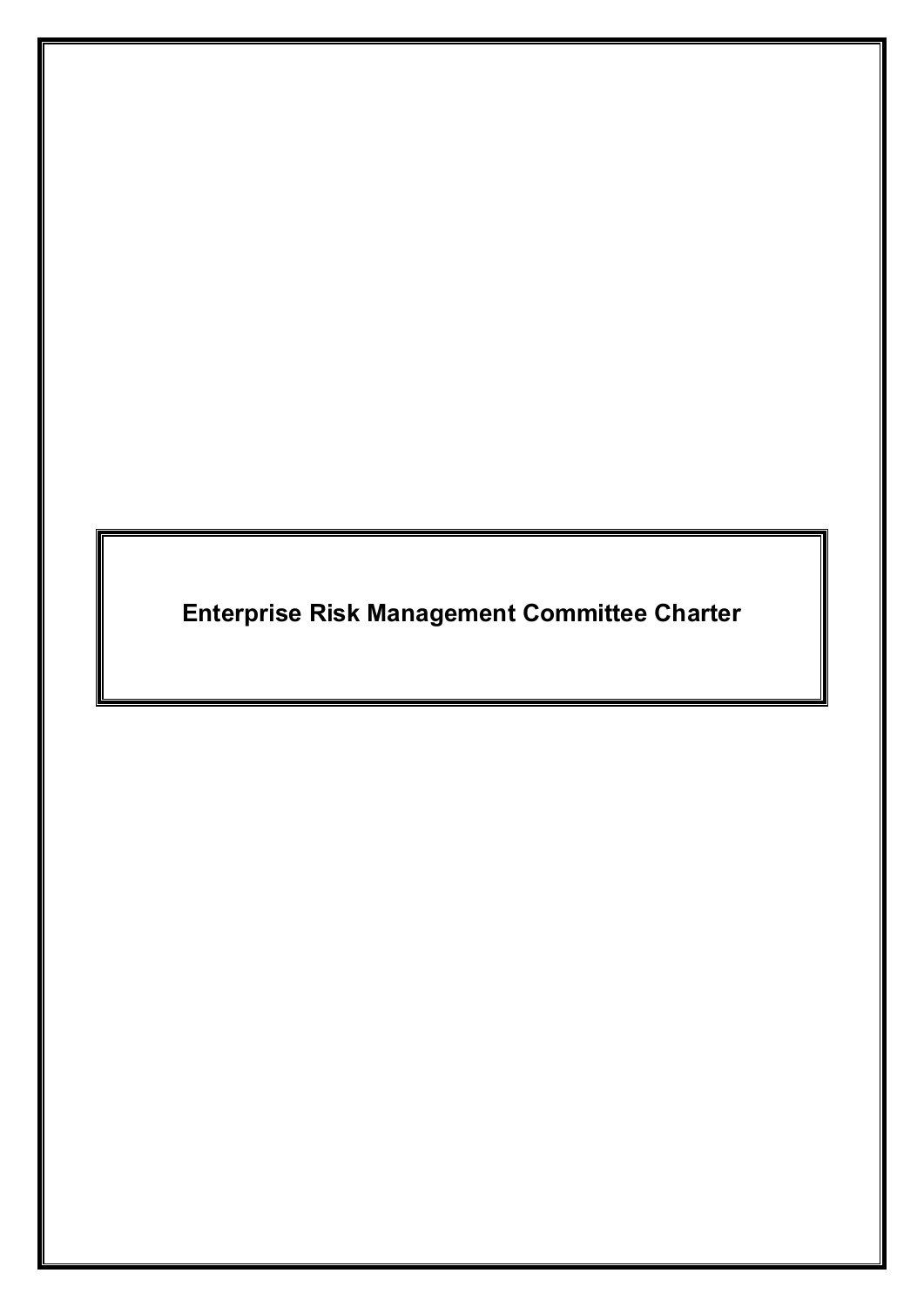# **Contents**

| 1. | Introduction                                        | 3 |
|----|-----------------------------------------------------|---|
| 2. | Objectives                                          | 3 |
| 3. | Composition, Structure, and Membership Requirements | 3 |
| 4. | Authority, Duties, and Responsibilities             | 4 |
| 5. | Meetings                                            | 5 |
| 6. | Reports to the Board of Directors                   | 5 |
| 7. | <b>Charter Review</b>                               | 6 |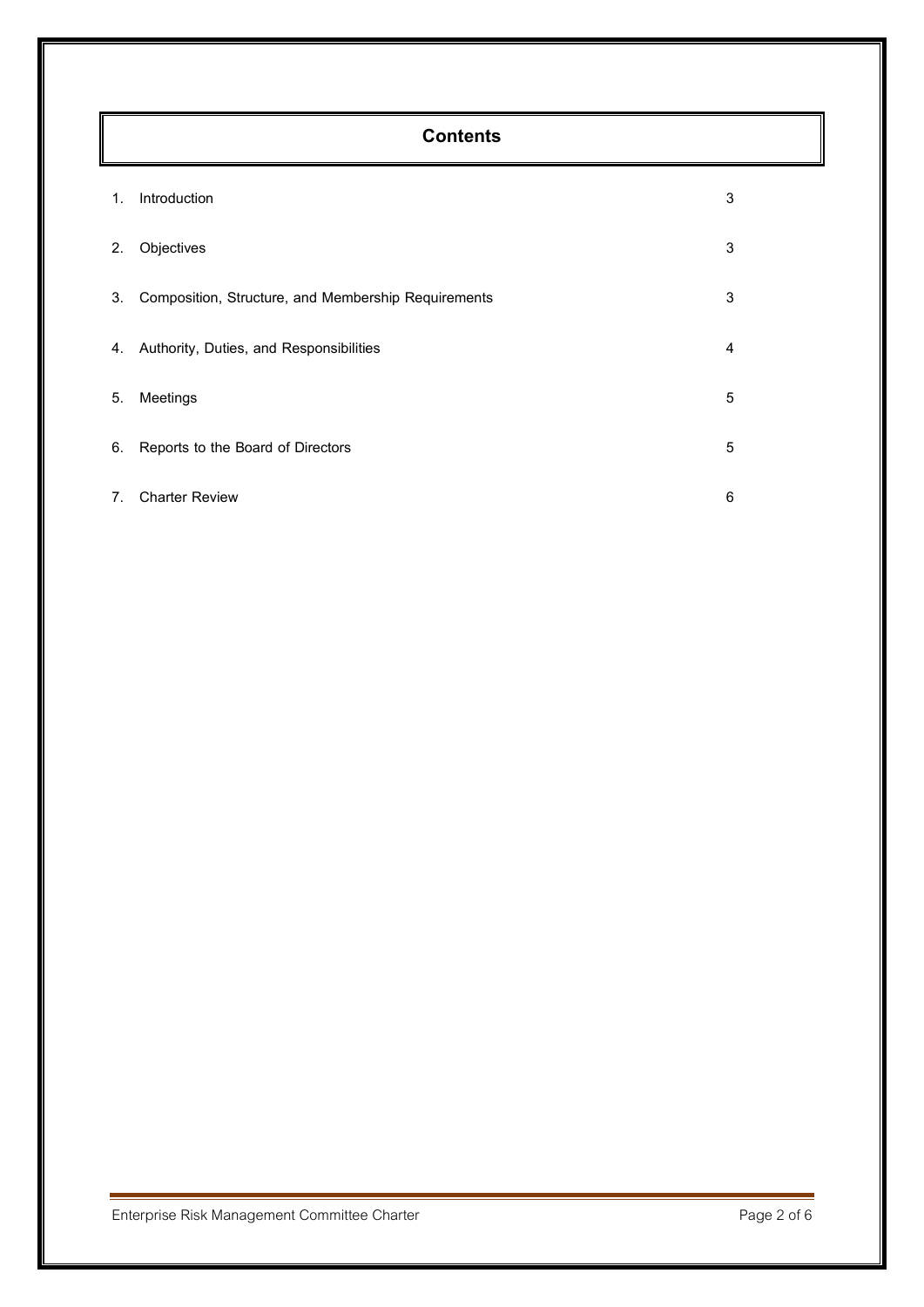#### **1. Introduction**

Since the non-life insurance industry has played a crucial role in managing risk and become one of the pillars that support economic development and stability of the country, all insurance companies must have effective and efficient enterprise risk management system that enables them to holistically managed risks to ensure that their financial stability and capital strength are sustainably maintained.

Thai Re Insurance Public Company Limited (the Company), therefore, has established the Enterprise Risk Management Committee (the Committee) to assist the Board of Directors in fulfilling their risk management and compliance responsibilities and overseeing the Company's Enterprise Risk Management and governance frameworks.

#### **2. Objectives**

This Charter has been developed to provide a blueprint for the Committee's operations and assist the Board of Directors in the Company's governance and exercising of due care. It helps to ensure that the Company's Enterprise Risk Management remains relevant to good corporate governance practices, global Enterprise Risk Management best practices, and relevant regulatory requirements.

This Charter clearly articulates the Committee's composition, structure and membership requirements, authority, duties and responsibilities, meetings, reports to the Board of Directors, and charter review.

## **3. Composition, Structure, and Membership Requirements**

The Committee shall consist of five or more members as determined by the Board of Directors.

- 1. Committee members must be appointed by the Board of Directors or the annual general meeting.
- 2. At least one member must be a director.
- 3. The other members may be directors, company executives, or qualified persons with a sound understanding of the business, operations, and affairs of the company.
- 4. Membership of the Committee will be reviewed every 2 years and members are eligible for reappointment by the Board of Directors or the annual general meeting.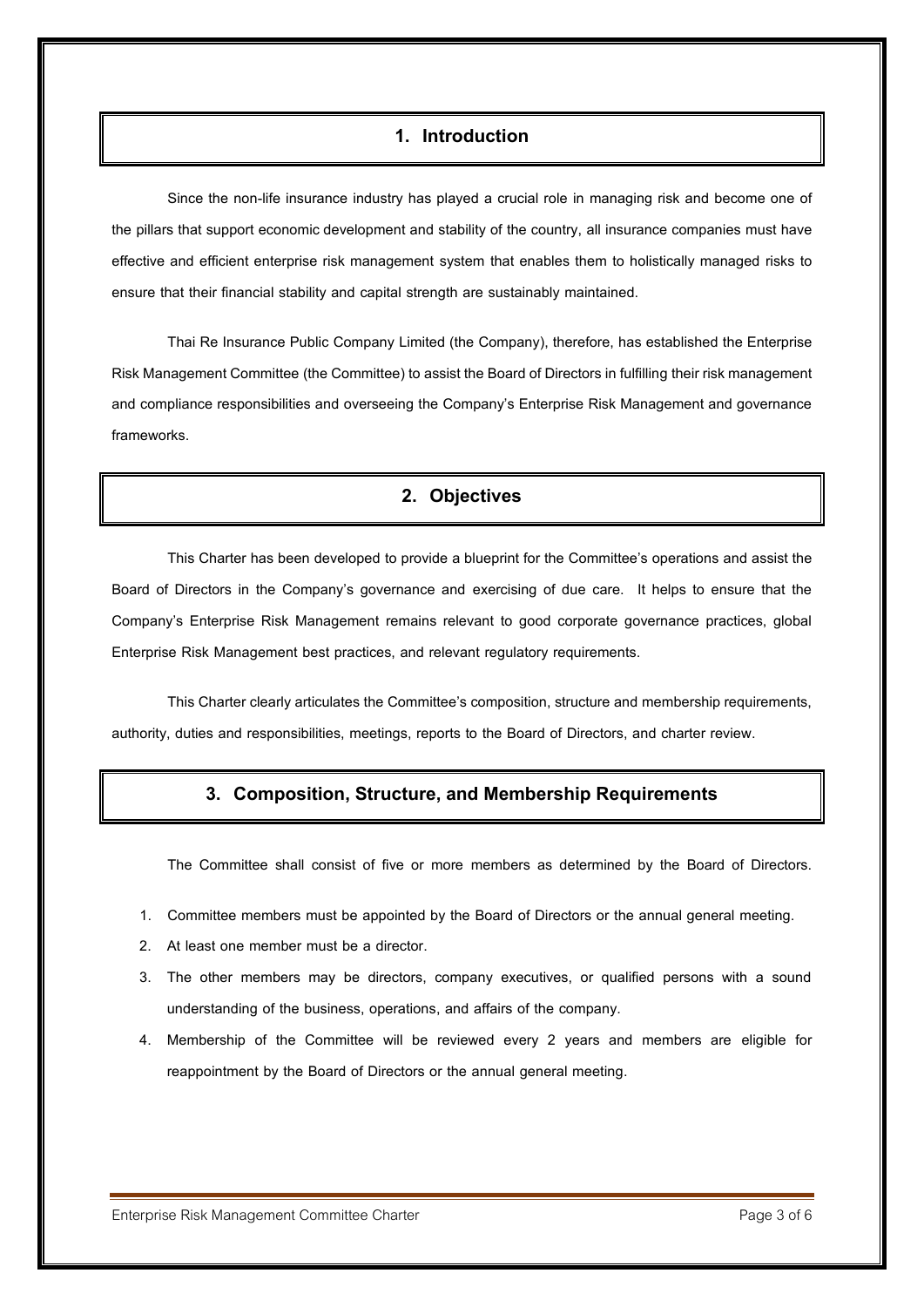- 5. Besides retirement at the end of term, a committee will come to the end of his/her term under the following circumstances:
	- 1. Resignation
	- 2. No longer qualified as company executives
	- 3. Death
- 6. Change of the Committee Chairman has no effects on term of other committee members.
- 7. The Chairman of the Committee must be a director.
- 8. The Board of Directors appoints the Chairman of the Committee.

#### **4. Authority, Duties,and Responsibilities**

The board authorizes the Committee to:

- 1. Seek any information it requires from employees who are directed to cooperate with the Committee's requests, or from external parties.
- 2. Take additional actions on any matters within its scope of responsibility, as necessary, to perform its duties and responsibilities.

In performing its role, the responsibilities of the Committee include, but are not limited to:

- 1. Oversee the Company's enterprise risk management framework and policy which covers strategic risk, operational risk, insurance risk, market risk, credit risk, liquidity risk, reputation risk, information technology risk, catastrophe risk, emerging risk, group risk, and other risks as deemed appropriated, and submit to the Board of Directors for approval.
- 2. Monitor key activities and all material enterprise risks and ensure that the Company operates in accordance with its Enterprise Risk Management Framework and Policy.
- 3. Meet at least once in every quarter to monitor the Company's risk status, risk profile, and progress of risk management and make recommendations to ensure the ongoing alignment with the Company's Enterprise Risk Management Framework and Policy and report back to the Board of Directors at least once in every quarter.
- 4. Assess the overall adequacy, efficiency, and effectiveness of current risk management as well as the accuracy and appropriateness of the Company's Enterprise Risk Management framework.
- 5. Review the Enterprise Risk Management and Own Risk and Solvency Assessment report and submit to the Board of Directors for approval.
- 6. Prepare a contingency plan to respond to unexpected events
- 7. Perform other duties and responsibilities delegated by the Board of Directors.

Enterprise Risk Management Committee Charter Page 4of6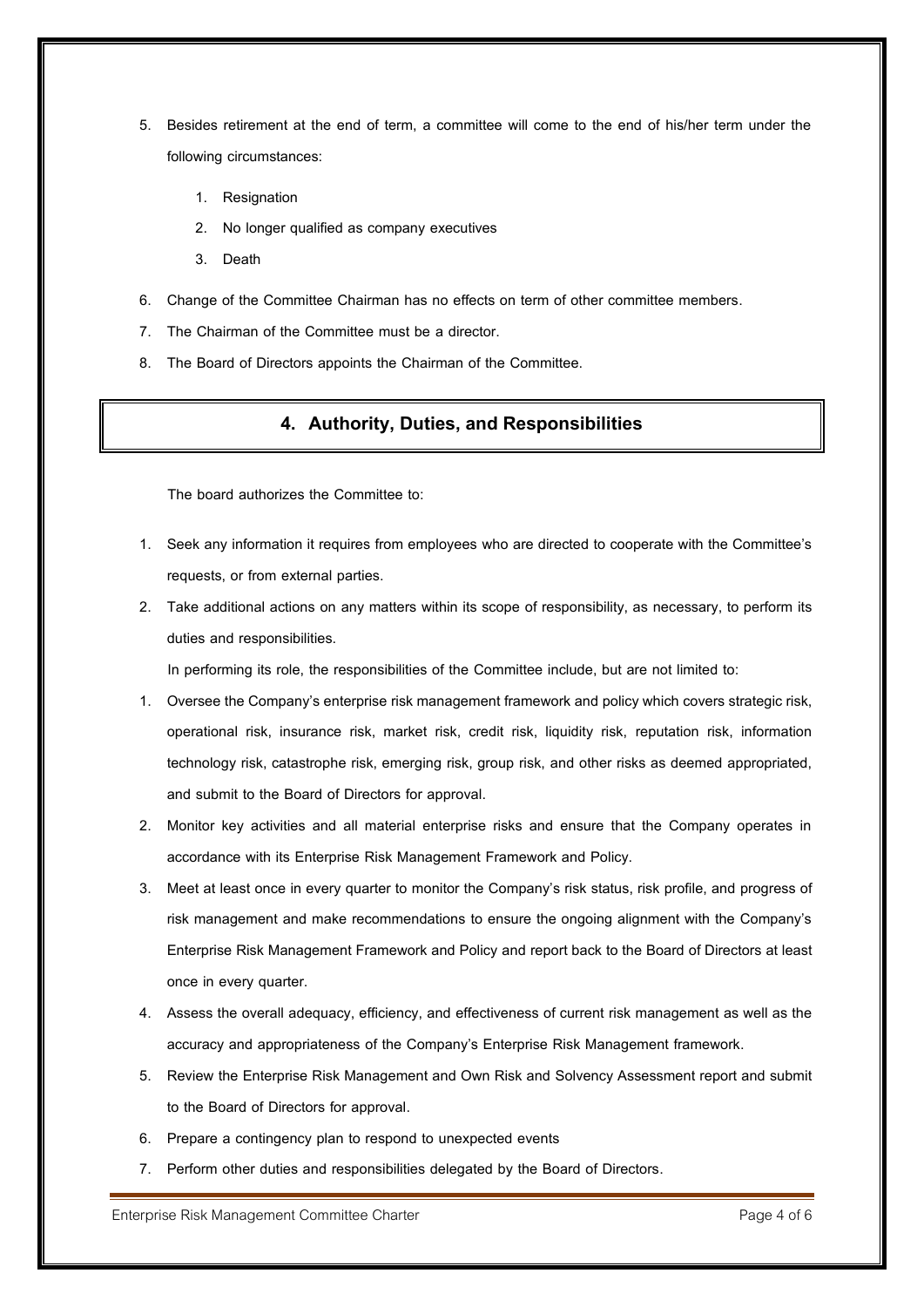#### **5. Meetings**

The Committee must meet at least once in every quarter and meeting minutes must be taken during the meeting so that the Committee has the written documentation of key issues discussed and what happened during a meeting.

- 1. The Committee will meet at least once in every quarter and, additionally, as the Committee considers necessary.
- 2. The presence of at least half of its members is necessary to constitute a quorum.
- 3. In the event the Chairmanis not present at a meeting, the Committee members present at that meeting shall designate one of its members as the acting chair of such meeting.
- 4. Each member will have one vote. Any issues requiring resolution arising at any meeting of the Committee will be decided by a majority of votes. The Chairman is entitled to give a casting vote when the votes are equal.
- 5. The Chairman will be required to call a meeting of the Committee if requested to do so by any Committee member.
- 6. The Committee may invite other people to attend as it sees fit, or seek any information it considers necessary, to fulfill its responsibilities.

## **6. Reports to the Board of Directors**

The Committee is required to report directly to the Board of Directors on the following matters:

- 1. Summary of the Company's risk status and compliance with the Enterprise Risk Management Framework and Policy reported to the Board of Directors at least once in every quarter.
- 2. The Company's risk management results reported to the Board of Directors to assess the adequacy and soundness of the Company's Enterprise Risk Management Framework at least annually or when there is an event that might have a material impact on the Company's solvency.